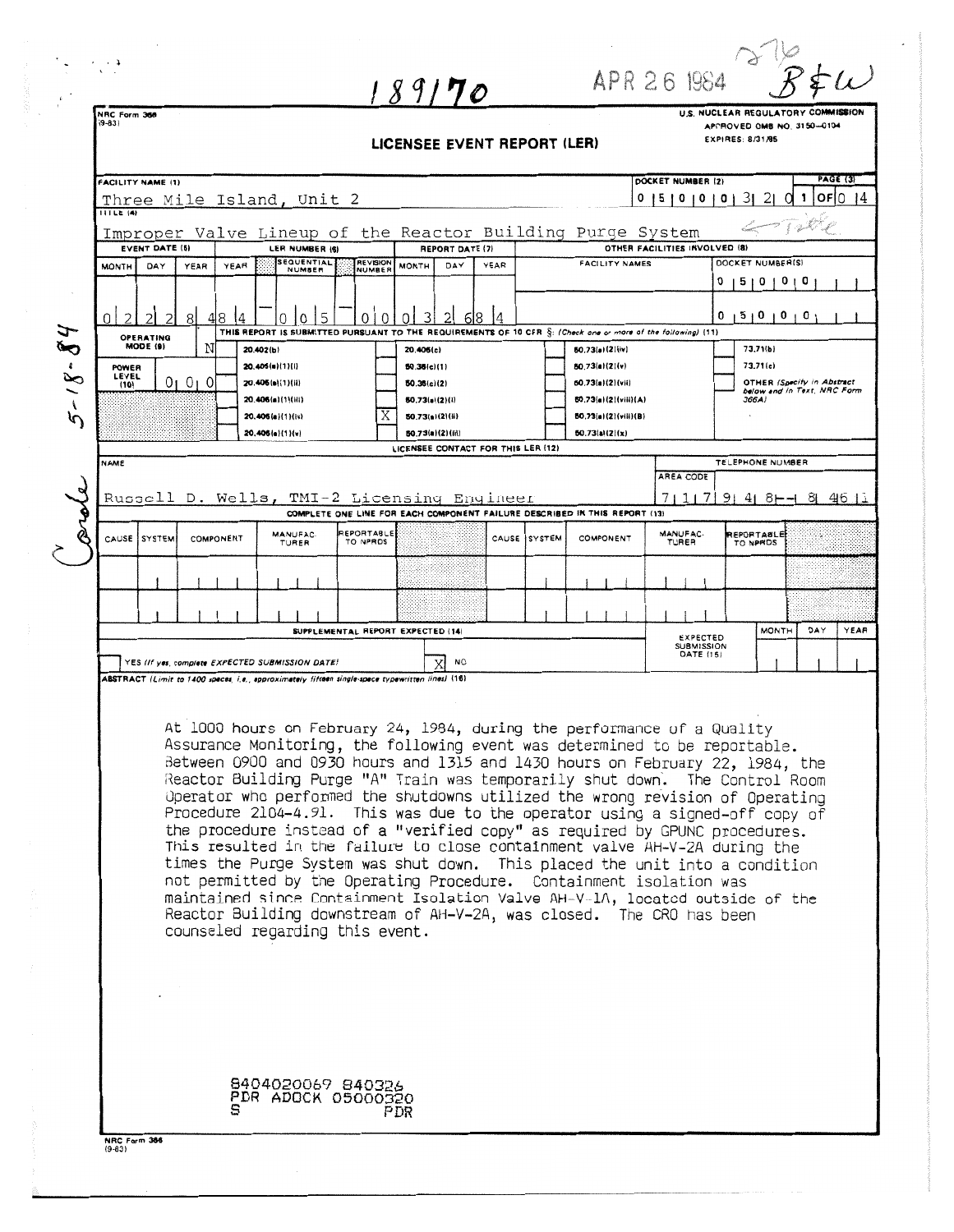| U.S. NUCLEAR REGULATORY COMMISSION<br>NRC Form 366A<br>$(9 - 83)$<br>LICENSEE EVENT REPORT (LER) TEXT CONTINUATION<br>APPROVED OMB NO. 3150-0104<br>EXPIRES: 8/31/85 |                                             |                                                                                                                                                                                                                                                                                                                                                                                                                                                                                                                                                                                                                                                                                                                                                                                                                                                                                                                                                                                                                                                                                                                                                                                                                                                                                                                                                                                                                                                                                                                                                                                                                                              |                                                 |                              |  |  |  |  |  |  |  |
|----------------------------------------------------------------------------------------------------------------------------------------------------------------------|---------------------------------------------|----------------------------------------------------------------------------------------------------------------------------------------------------------------------------------------------------------------------------------------------------------------------------------------------------------------------------------------------------------------------------------------------------------------------------------------------------------------------------------------------------------------------------------------------------------------------------------------------------------------------------------------------------------------------------------------------------------------------------------------------------------------------------------------------------------------------------------------------------------------------------------------------------------------------------------------------------------------------------------------------------------------------------------------------------------------------------------------------------------------------------------------------------------------------------------------------------------------------------------------------------------------------------------------------------------------------------------------------------------------------------------------------------------------------------------------------------------------------------------------------------------------------------------------------------------------------------------------------------------------------------------------------|-------------------------------------------------|------------------------------|--|--|--|--|--|--|--|
| <b>FACILITY NAME (1)</b>                                                                                                                                             |                                             | DOCKET NUMBER (2)                                                                                                                                                                                                                                                                                                                                                                                                                                                                                                                                                                                                                                                                                                                                                                                                                                                                                                                                                                                                                                                                                                                                                                                                                                                                                                                                                                                                                                                                                                                                                                                                                            | LER NUMBER (6)                                  | <b>PAGE (3)</b>              |  |  |  |  |  |  |  |
|                                                                                                                                                                      |                                             |                                                                                                                                                                                                                                                                                                                                                                                                                                                                                                                                                                                                                                                                                                                                                                                                                                                                                                                                                                                                                                                                                                                                                                                                                                                                                                                                                                                                                                                                                                                                                                                                                                              | <b>REVISION</b><br>SEQUENTIAL<br>YEAR<br>NUMBER |                              |  |  |  |  |  |  |  |
| Three Mile Island, Unit 2                                                                                                                                            |                                             | 0  5  0  0  0  3  2  0  8  4                                                                                                                                                                                                                                                                                                                                                                                                                                                                                                                                                                                                                                                                                                                                                                                                                                                                                                                                                                                                                                                                                                                                                                                                                                                                                                                                                                                                                                                                                                                                                                                                                 | 0 0 5 <br>0<br>n.                               | $0 2 $ OF $ 0 $<br>$\vert 4$ |  |  |  |  |  |  |  |
| TEXT (If more space is required, use additional NRC Form 366A's) (17)                                                                                                |                                             |                                                                                                                                                                                                                                                                                                                                                                                                                                                                                                                                                                                                                                                                                                                                                                                                                                                                                                                                                                                                                                                                                                                                                                                                                                                                                                                                                                                                                                                                                                                                                                                                                                              |                                                 |                              |  |  |  |  |  |  |  |
| Ι.                                                                                                                                                                   | PLANT OPERATING CONDITIONS BEFORE THE EVENT |                                                                                                                                                                                                                                                                                                                                                                                                                                                                                                                                                                                                                                                                                                                                                                                                                                                                                                                                                                                                                                                                                                                                                                                                                                                                                                                                                                                                                                                                                                                                                                                                                                              |                                                 |                              |  |  |  |  |  |  |  |
|                                                                                                                                                                      |                                             | The TMI-2 facility is in a long-term cold shutdown state. The<br>reactor decay heat is being removed via loss to ambient. At the<br>time of the event, the Reactor Building Purge "A" Train was in<br>operation. Throughout this event there was no effect on the<br>Reactor Coolant System or the core.                                                                                                                                                                                                                                                                                                                                                                                                                                                                                                                                                                                                                                                                                                                                                                                                                                                                                                                                                                                                                                                                                                                                                                                                                                                                                                                                     |                                                 |                              |  |  |  |  |  |  |  |
| II.                                                                                                                                                                  |                                             | STATUS OF STRUCTURES, COMPONENTS, OR SYSTEMS THAT WERE INOPERABLE<br>AT THE START OF THE EVENT AND THAT CONTRIBUTED TO THE EVENT                                                                                                                                                                                                                                                                                                                                                                                                                                                                                                                                                                                                                                                                                                                                                                                                                                                                                                                                                                                                                                                                                                                                                                                                                                                                                                                                                                                                                                                                                                             |                                                 |                              |  |  |  |  |  |  |  |
|                                                                                                                                                                      | N/A                                         |                                                                                                                                                                                                                                                                                                                                                                                                                                                                                                                                                                                                                                                                                                                                                                                                                                                                                                                                                                                                                                                                                                                                                                                                                                                                                                                                                                                                                                                                                                                                                                                                                                              |                                                 |                              |  |  |  |  |  |  |  |
| III.                                                                                                                                                                 | EVENT DESCRIPTION                           |                                                                                                                                                                                                                                                                                                                                                                                                                                                                                                                                                                                                                                                                                                                                                                                                                                                                                                                                                                                                                                                                                                                                                                                                                                                                                                                                                                                                                                                                                                                                                                                                                                              |                                                 |                              |  |  |  |  |  |  |  |
|                                                                                                                                                                      | determined to be reportable.                | At 1000 hours on February 24, 1984, during the performance of a<br>Quality Assurance (QA) Monitoring, the following events were                                                                                                                                                                                                                                                                                                                                                                                                                                                                                                                                                                                                                                                                                                                                                                                                                                                                                                                                                                                                                                                                                                                                                                                                                                                                                                                                                                                                                                                                                                              |                                                 |                              |  |  |  |  |  |  |  |
|                                                                                                                                                                      |                                             | AT 0900 and 1315 hours on February 22, 1984, temporary shutdowns<br>of the Reactor Building Purge (IEEE Code - BB) "A" Train were<br>performed due to routine maintenance. The Control Room Operator<br>who performed the temporary shutdowns utilizied Operating Procedure<br>2104-4.91, Reactor Building Purge Using the Modified Purge<br>System. However, the CRO, in both cases, used a superceded<br>revision of the procedure instead of the revision which is<br>currently in effect. This occurred in part because the Control<br>Room filing cabinets contain both the current revision of each<br>Operating Procedure and the last signed-off copy of that<br>procedure. The CRO, in both instances, inadvertently removed the<br>signed-off copy, which was a prior revision of the procedure; he<br>then used the signed off copy to perform the temporary shutdown<br>described in Section 3.3.1 of 2104-4.91. This revision required<br>that containment isolation valves AH-V-1A (RB Inlet Purge Line)<br>and AH-V-4A (RB Outlet Purge Line) be closed when performing a<br>temporary shutdown. The CRO closed AH-Y-1A and instructed another<br>operator to close AH-V-4A. Additionally, the CRO closed AH-V-3A $\sim$<br>which is a containment isolation valve located inside the RB<br>upstream of AH-V-4A. However, the current revision of 2104-4.91<br>requires, in addition to the above valves, that containment<br>isolation valve AH-V-2A (RB Inlet Purge Line) also be closed.<br>Thus, since the CRO failed to close AH-V-2A, the unit was placed<br>into a condition not permitted by the Operating Procedure. |                                                 |                              |  |  |  |  |  |  |  |

NAC FORM 3664

..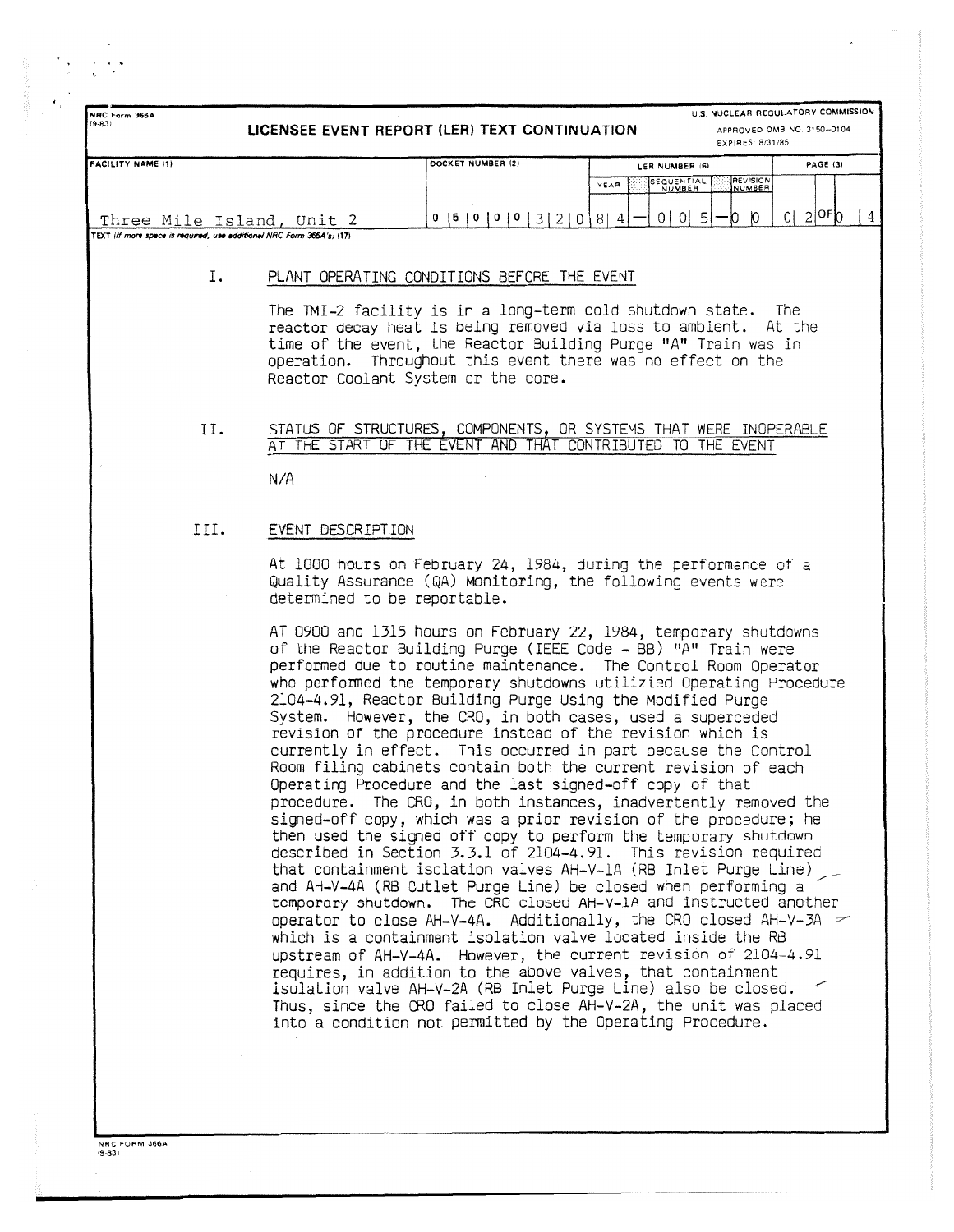| U.S. NUCLEAR REGULATORY COMMISSION<br>NRC Form 366A<br>$(9-83)$<br>LICENSEE EVENT REPORT (LER) TEXT CONTINUATION<br>APPROVED OMB NO. 3150-0104<br>EXPIRES, 8/31/85 |                              |                                                                                                                                                                                   |                                                                                                                                                                                                                                                                                                                                                                                                                                                                                                                                                                                                                                                                                                                                                                                                                                                                                                                                                           |                           |  |  |  |  |  |
|--------------------------------------------------------------------------------------------------------------------------------------------------------------------|------------------------------|-----------------------------------------------------------------------------------------------------------------------------------------------------------------------------------|-----------------------------------------------------------------------------------------------------------------------------------------------------------------------------------------------------------------------------------------------------------------------------------------------------------------------------------------------------------------------------------------------------------------------------------------------------------------------------------------------------------------------------------------------------------------------------------------------------------------------------------------------------------------------------------------------------------------------------------------------------------------------------------------------------------------------------------------------------------------------------------------------------------------------------------------------------------|---------------------------|--|--|--|--|--|
| FACILITY NAME (1)                                                                                                                                                  |                              | DOCKET NUMBER (2)                                                                                                                                                                 | LER NUMBER (6)                                                                                                                                                                                                                                                                                                                                                                                                                                                                                                                                                                                                                                                                                                                                                                                                                                                                                                                                            | PAGE (3)                  |  |  |  |  |  |
|                                                                                                                                                                    |                              |                                                                                                                                                                                   | SEQUENTIAL<br>REVISION<br>YEAR<br>NUMBER<br>NUMBER                                                                                                                                                                                                                                                                                                                                                                                                                                                                                                                                                                                                                                                                                                                                                                                                                                                                                                        |                           |  |  |  |  |  |
| Three Mile Island, Unit 2                                                                                                                                          |                              | 0  5  0  0  0  3  2  0                                                                                                                                                            | 5 <br> 8 4 <br>D.<br>Ю.<br>$10^{-1}$<br>Ð                                                                                                                                                                                                                                                                                                                                                                                                                                                                                                                                                                                                                                                                                                                                                                                                                                                                                                                 | OF]<br>0 4 <br> 3 <br>10. |  |  |  |  |  |
| TEXT (If more space is required, use additional NRC Form 366A's) (17)                                                                                              |                              |                                                                                                                                                                                   |                                                                                                                                                                                                                                                                                                                                                                                                                                                                                                                                                                                                                                                                                                                                                                                                                                                                                                                                                           |                           |  |  |  |  |  |
|                                                                                                                                                                    | during the above evolutions. | Therefore, this event is reportable pursuant to 10 CFR<br>(R-550) was maintained closed with a closed manual valve<br>normal. Subsequently, the QA evaluator reviewed the used    | $50.73(a)(2)(ii)(c)$ . Additionally, with AH-V-2A open, the unit was<br>placed into the Action Statement of Technical Specification<br>3.6.1.1, Containment Integrity. However, the criteria of the<br>Action Statement was satisfied since the affected penetration<br>(AH-V-1A). At 0930 and 1430 hours on February 22, 1984, RB Purge<br>Operations were resumed and the system lineup was returned to<br>procedure copy and discovered that the incorrect revision was used                                                                                                                                                                                                                                                                                                                                                                                                                                                                           |                           |  |  |  |  |  |
|                                                                                                                                                                    |                              | stamped "Official Copy". GPUNC Administrative Procedure<br>off copy of the procedure (which is kept on file with the<br>"Official Copy" for reference) to perform the evaluation. | The root cause of this event was personnel error in that the CRO<br>who performed the temporary shutdowns failed to verify that the<br>procedure he was using was the current revision. The current<br>revision of each GPUNC procedure maintained in the Control Room is<br>4000-ADM-1218.04, TMI-2 Document Control and Distribution,<br>specifically states that whenever a procedure is required for<br>field use, the Official Copy is reproduced, the reproduced<br>document is compared/verified to the Official Copy, and is then<br>stamped to be a "Verified Copy". The "Verified Copy" must be<br>signed and dated by the verifier to indicate that the copy is<br>identical to the Official Copy. Additionally, the Verified Copy<br>must be logged out. In this event, the CRO failed to perform any<br>of the above requirements. Instead, he utilized the last signed<br>Please note that the event date of this LER is February 22, 1984; |                           |  |  |  |  |  |
|                                                                                                                                                                    |                              | discovery date of February 24, 1984).                                                                                                                                             | however, the date of discovery was February 24, 1984. Therefore,<br>the due date of this LER is March 26, $1984$ (i.e., 30 days from the                                                                                                                                                                                                                                                                                                                                                                                                                                                                                                                                                                                                                                                                                                                                                                                                                  |                           |  |  |  |  |  |
| IV.                                                                                                                                                                | CORRECTIVE ACTIONS PLANNED   |                                                                                                                                                                                   |                                                                                                                                                                                                                                                                                                                                                                                                                                                                                                                                                                                                                                                                                                                                                                                                                                                                                                                                                           |                           |  |  |  |  |  |
|                                                                                                                                                                    |                              | The CRO was counseled regarding the requirements of                                                                                                                               | 4000-ADM-1218.04. Additionally, this event will be reviewed and<br>discussed with all Shift Supervisors and Control Room Operators.                                                                                                                                                                                                                                                                                                                                                                                                                                                                                                                                                                                                                                                                                                                                                                                                                       |                           |  |  |  |  |  |
| ν.                                                                                                                                                                 | COMPONENT FAILURE DATA       |                                                                                                                                                                                   |                                                                                                                                                                                                                                                                                                                                                                                                                                                                                                                                                                                                                                                                                                                                                                                                                                                                                                                                                           |                           |  |  |  |  |  |
|                                                                                                                                                                    | N/A                          |                                                                                                                                                                                   |                                                                                                                                                                                                                                                                                                                                                                                                                                                                                                                                                                                                                                                                                                                                                                                                                                                                                                                                                           |                           |  |  |  |  |  |
| VI.                                                                                                                                                                |                              | AUTOMATIC OR MANUALLY INITIATED SAFETY SYSTEM RESPONSES                                                                                                                           |                                                                                                                                                                                                                                                                                                                                                                                                                                                                                                                                                                                                                                                                                                                                                                                                                                                                                                                                                           |                           |  |  |  |  |  |
|                                                                                                                                                                    | N/A                          |                                                                                                                                                                                   |                                                                                                                                                                                                                                                                                                                                                                                                                                                                                                                                                                                                                                                                                                                                                                                                                                                                                                                                                           |                           |  |  |  |  |  |

NRC FORM 366A<br>(9-83)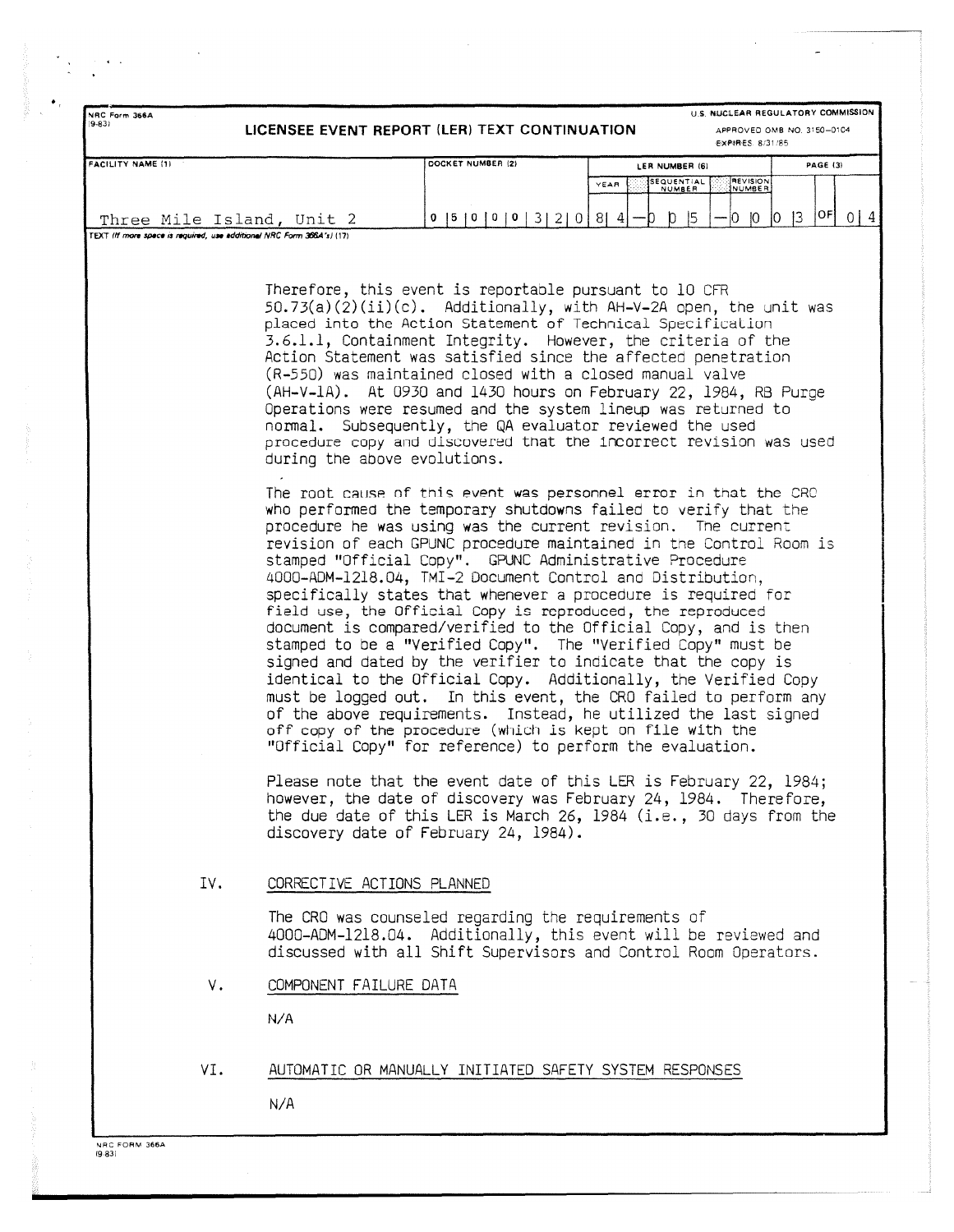| NRC Form 366A<br>$(6-8)$                                              | LICENSEE EVENT REPORT (LER) TEXT CONTINUATION                                                                                                                                                                                                  |                   |                                        |      |    |                      |              | EXPIRES. 8/31/85   | U.S. NUCLEAR REGULATORY COMMISSION<br>APPROVED OMB NO. 3150-0104 |          |  |
|-----------------------------------------------------------------------|------------------------------------------------------------------------------------------------------------------------------------------------------------------------------------------------------------------------------------------------|-------------------|----------------------------------------|------|----|----------------------|--------------|--------------------|------------------------------------------------------------------|----------|--|
| <b>FACILITY NAME (1)</b>                                              |                                                                                                                                                                                                                                                | DOCKET NUMBER (2) |                                        |      |    | LER NUMBER (6)       |              |                    |                                                                  | PAGE (3) |  |
|                                                                       |                                                                                                                                                                                                                                                |                   |                                        | YEAR |    | SEQUENTIAL<br>NUMBER |              | REVISION<br>NUMBER |                                                                  |          |  |
|                                                                       |                                                                                                                                                                                                                                                |                   |                                        |      |    |                      |              |                    |                                                                  |          |  |
| Three Mile Island, Unit 2                                             |                                                                                                                                                                                                                                                |                   | $0$  5   0   0   0   3   2   0   8   4 |      | Ю. | $ 0 $ 5              |              | O   O              | $ 0 4 $ $ 0 0 $                                                  |          |  |
| TEXT (If more space is required, use additional NRC Form 366A's) (17) |                                                                                                                                                                                                                                                |                   |                                        |      |    |                      |              |                    |                                                                  |          |  |
| VII.                                                                  |                                                                                                                                                                                                                                                |                   |                                        |      |    |                      |              |                    |                                                                  |          |  |
|                                                                       | ASSESSMENT OF THE SAFETY CONSEQUENCES AND IMPLICATIONS OF THE EVENT                                                                                                                                                                            |                   |                                        |      |    |                      |              |                    |                                                                  |          |  |
|                                                                       | Containment Isolation Valve AH-V-1A, located downstream of<br>AH-V-2A, was closed. This valve is located directly outside of<br>the Reactor Buiding, therefore, any release to the environment<br>through this line would have been precluded. |                   |                                        |      |    |                      |              |                    |                                                                  |          |  |
|                                                                       |                                                                                                                                                                                                                                                |                   |                                        |      |    |                      |              |                    |                                                                  |          |  |
|                                                                       |                                                                                                                                                                                                                                                |                   |                                        |      |    |                      |              |                    |                                                                  |          |  |
|                                                                       |                                                                                                                                                                                                                                                |                   |                                        |      |    |                      |              |                    |                                                                  |          |  |
|                                                                       |                                                                                                                                                                                                                                                |                   |                                        |      |    |                      |              |                    |                                                                  |          |  |
|                                                                       |                                                                                                                                                                                                                                                |                   |                                        |      |    |                      |              |                    |                                                                  |          |  |
|                                                                       |                                                                                                                                                                                                                                                |                   |                                        |      |    |                      |              |                    |                                                                  |          |  |
|                                                                       |                                                                                                                                                                                                                                                |                   |                                        |      |    |                      |              |                    |                                                                  |          |  |
|                                                                       |                                                                                                                                                                                                                                                |                   |                                        |      |    |                      |              |                    |                                                                  |          |  |
|                                                                       |                                                                                                                                                                                                                                                |                   |                                        |      |    |                      |              |                    |                                                                  |          |  |
|                                                                       |                                                                                                                                                                                                                                                |                   |                                        |      |    |                      |              |                    |                                                                  |          |  |
|                                                                       |                                                                                                                                                                                                                                                |                   |                                        |      |    |                      |              |                    |                                                                  |          |  |
|                                                                       |                                                                                                                                                                                                                                                |                   |                                        |      |    |                      |              |                    |                                                                  |          |  |
|                                                                       |                                                                                                                                                                                                                                                |                   |                                        |      |    |                      |              |                    |                                                                  |          |  |
|                                                                       |                                                                                                                                                                                                                                                |                   |                                        |      |    |                      |              |                    |                                                                  |          |  |
|                                                                       |                                                                                                                                                                                                                                                |                   |                                        |      |    |                      |              |                    |                                                                  |          |  |
|                                                                       |                                                                                                                                                                                                                                                |                   |                                        |      |    |                      |              |                    |                                                                  |          |  |
|                                                                       |                                                                                                                                                                                                                                                |                   |                                        |      |    |                      |              |                    |                                                                  |          |  |
|                                                                       |                                                                                                                                                                                                                                                |                   |                                        |      |    |                      |              |                    |                                                                  |          |  |
|                                                                       |                                                                                                                                                                                                                                                |                   |                                        |      |    |                      | $\alpha = 1$ |                    |                                                                  |          |  |
|                                                                       |                                                                                                                                                                                                                                                |                   |                                        |      |    |                      |              |                    |                                                                  |          |  |
|                                                                       |                                                                                                                                                                                                                                                |                   |                                        |      |    |                      |              |                    |                                                                  |          |  |
|                                                                       |                                                                                                                                                                                                                                                |                   |                                        |      |    |                      |              |                    |                                                                  |          |  |
|                                                                       |                                                                                                                                                                                                                                                | $\sim$ $\sim$     |                                        |      |    |                      |              |                    |                                                                  |          |  |
|                                                                       |                                                                                                                                                                                                                                                |                   |                                        |      |    |                      |              |                    |                                                                  |          |  |

 $\mathbb{Z}^{\times}$ 

 $\ddot{\phantom{0}}$